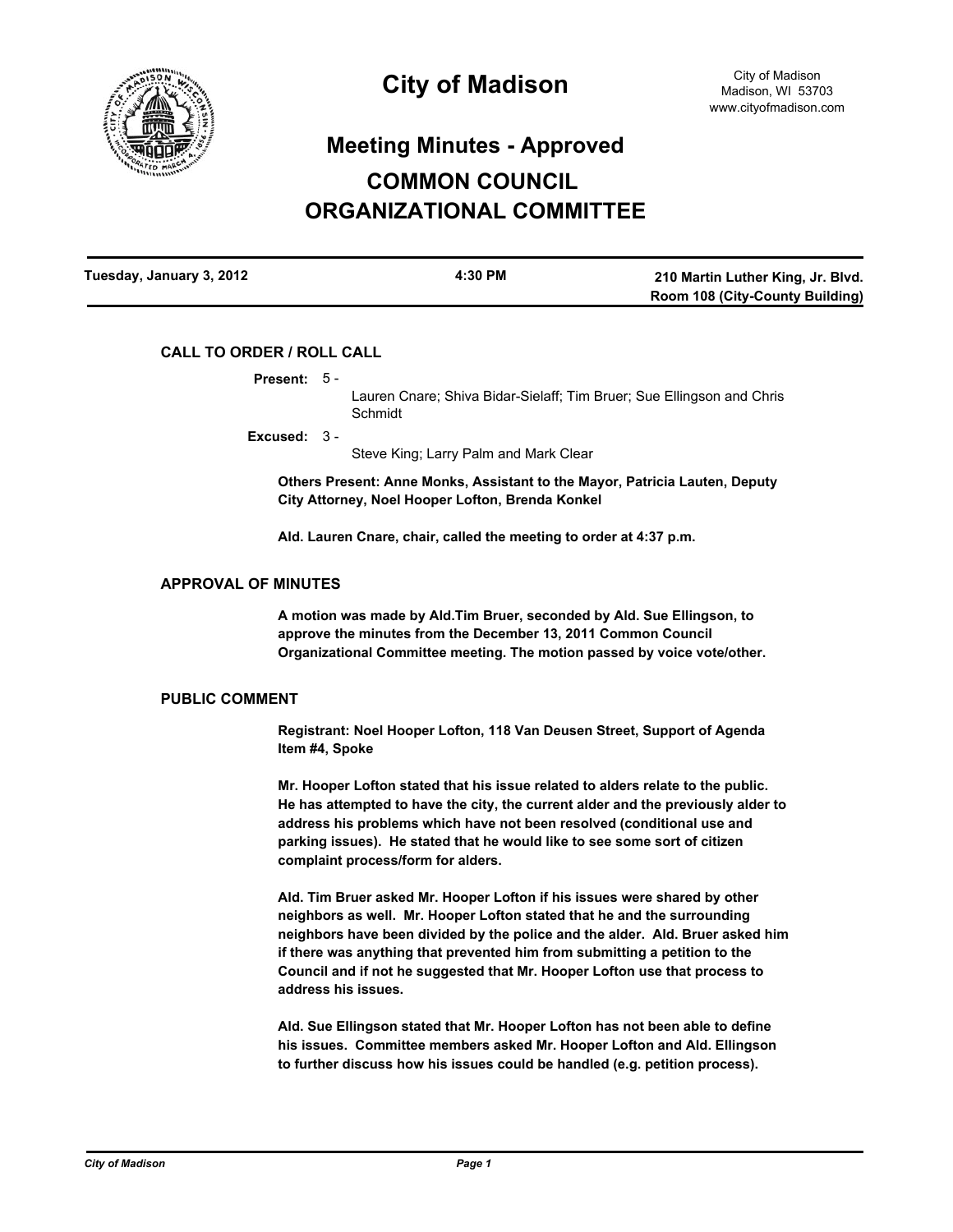#### **DISCLOSURES AND RECUSALS**

**There were no disclosures or recusals from the members of the Common Council Organizational Committee.**

#### **Ald. Mark Clear arrived at 4:40 p.m.**

**Present:** 6 -

Lauren Cnare; Shiva Bidar-Sielaff; Tim Bruer; Sue Ellingson; Chris Schmidt and Mark Clear

**Excused:** 2 -

Steve King and Larry Palm

## **REFERRALS FROM COMMON COUNCIL**

**[24610](http://madison.legistar.com/gateway.aspx?M=L&ID=27124)** Creating Section 2.37 of the Madison General Ordinances to authorize the Common Council to adopt rules of conduct for alderpersons.

*Sponsors:* Lauren Cnare and Shiva Bidar-Sielaff

**A motion was made by Ald. Tim Bruer, seconded by Ald. Mark Clear, to Re-refer to the COMMON COUNCIL ORGANIZATIONAL COMMITTEE and should be returned by 2/7/2012. The motion passed by voice vote/other.**

- **[24611](http://madison.legistar.com/gateway.aspx?M=L&ID=27125)** Adopting Certain Administrative Procedure Memoranda as Rules of Conduct for Alderpersons.
	- *Sponsors:* Lauren Cnare and Shiva Bidar-Sielaff
	- [Reg. form 11.29.2011 Common Council meeting](http://madison.legistar.com/gateway.aspx?M=F&ID=236dee3f-de49-49b2-aa12-0160e9908afd.pdf) [121311 CCOC Registration.pdf](http://madison.legistar.com/gateway.aspx?M=F&ID=c18c9b6b-5347-43af-92df-8d1439b6cdd9.pdf) [2-25 APM Workplace Violence.pdf](http://madison.legistar.com/gateway.aspx?M=F&ID=94259ef3-cd7a-453b-91e7-2900240765e4.pdf) [2-33 APM Rules of Conduct.pdf](http://madison.legistar.com/gateway.aspx?M=F&ID=08deaffb-97ef-4cf0-9378-ea389d233a6b.pdf) [2-41 APM Nepotism.pdf](http://madison.legistar.com/gateway.aspx?M=F&ID=293bd987-8978-465f-9ce0-a752507d094e.pdf) [3-5 APM Harassmnt and Discrimination.pdf](http://madison.legistar.com/gateway.aspx?M=F&ID=e4cd2cbd-7dff-4aae-be5f-e067f2482312.pdf) [3-9 APM Appropriate Use of Computers.pdf](http://madison.legistar.com/gateway.aspx?M=F&ID=c7b50bf8-2222-4982-ad46-4fcddefc429c.pdf) [WI STATS 17-12.pdf](http://madison.legistar.com/gateway.aspx?M=F&ID=b116a92a-c935-4e8f-b5da-d4542b2803fd.pdf) *Attachments:*

**A motion was made by Ald. Tim Bruer, seconded by Ald. Mark Clear, to Re-refer to the COMMON COUNCIL ORGANIZATIONAL COMMITTEE and should be returned by 2/7/2012. The motion passed by voice vote/other.**

#### **UPDATE/DISCUSSION ITEM**

**[24948](http://madison.legistar.com/gateway.aspx?M=L&ID=27493)** Update: Common Council Organizational & Strategic Planning Meeting - Ald. Lauren Cnare, Common Council President

*Attachments:* [Ald. Cnare's Jan 28 2012 Draft Agenda Ideas.pdf](http://madison.legistar.com/gateway.aspx?M=F&ID=4025c4e3-2d42-49a4-bb51-4d908fbbf93c.pdf)

**Ald. Lauren Cnare distributed a handout with a draft agenda and next steps for the January 28, 2012 Council session. Lisa Veldran noted that 15 alders had responded that they were available to attend the session on January 28h. Guy Van Rensselaer would be facilitating the session. Ald. Cnare and Mr. Van Rensselaer will be meeting to develop the agenda.**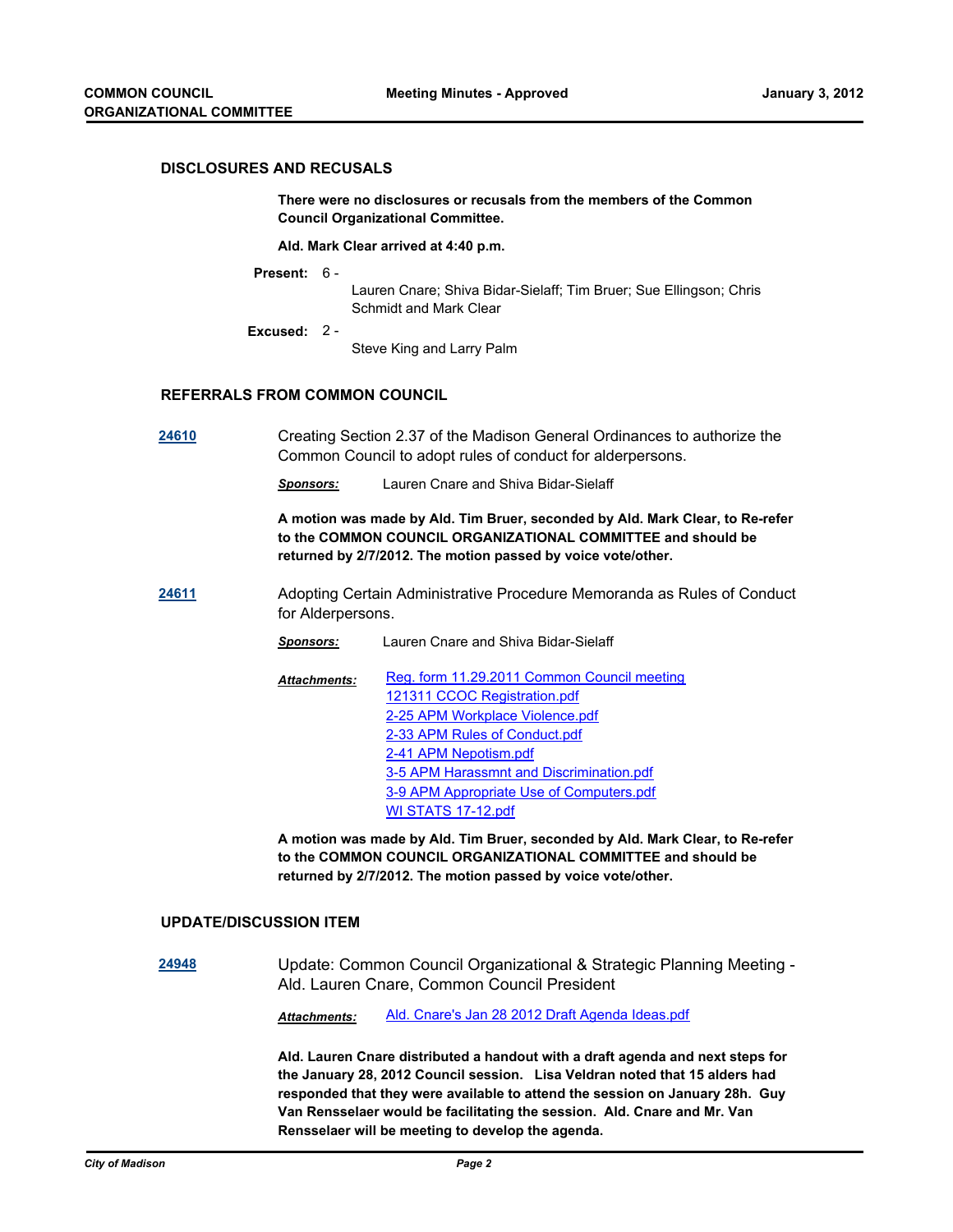**Ald. Shiva Bidar-Sielaff stated that the Mayor was interested in participating in the Council's discussion on creating a legislative agenda and items that involved the executive branch under "Council operations" (e.g.: alders chairing Council and Board of Estimates meetings and alders making alder appointments to committees). Ald. Mark Clear stated that he thought the mayor could provide a different perspective that may be helpful during the discussion. Anne Monks stated that having another discussion on strategic planning and alignment may be warranted.**

**Committee members discussed agenda priorities: CCOC and Other Committee appointments (Mayor could be there) Meeting Chairing (Mayor could be there) Legislative Agenda (not setting a specific agenda, would require a separate meeting) Internal/External Knowledge Base Skills/Tools - Alder Job Description Council Operations (leadership terms and roles, code of conduct, legislative analyst)**

**Ald. Cnare stated that she would take this information back to Guy Van Rensselaer to be used when developing the agenda for January 28th. Lisa Veldran noted that the City Attorney may need to be included in conversations in the future.**

**[24947](http://madison.legistar.com/gateway.aspx?M=L&ID=27492)** Policy: Aldermanic Conference/Training Accounts

#### [2012 Budget Amendment re Travel Accounts.pdf](http://madison.legistar.com/gateway.aspx?M=F&ID=eca35055-6304-4cd6-884b-b00b9fd63c76.pdf) [Council Policy on Travel.pdf](http://madison.legistar.com/gateway.aspx?M=F&ID=4fb092d4-3849-4e06-8696-7cb3b20627ff.pdf) [1-5 APM Travel.pdf](http://madison.legistar.com/gateway.aspx?M=F&ID=7489d660-cee7-4250-b3ea-b2ec26c041a4.pdf) *Attachments:*

**Lisa Veldran noted that the Council has a policy on Travel and Conference Activities that can be tweaked to reflect the \$1,000 per alder. She requested direction on a policy for the distribution of the \$5,000 in discretionary fund to be distributed by the Council President. Lisa Veldran stated that when there was more money in the travel/conference account the Council President decided who could go to National League of Cities conferences (2-3 people average).**

**Patricia Lauten stated that the City Attorney's office has a list of big conferences every year and they rotate designated attendees. Anne Monks noted that in the past alders who served on NLC committees used the funds.**

**There was discussion by the committee about identifying 3 or 4 council issues and linking that to relevant conferences. Ald. Lauren Cnare did not like "president or designee" criteria but she did like the criteria of serving on a committee and linking to current issues. Ald. Shiva Bidar-Sielaff wanted to know what the criteria would be for serving on organization's committees.**

**Ald. Bruer thought as long as it satisfied one of the following types of criteria the alder could utilize the \$5,000:**

**1. Major domestic conference, pre-identified by CCOC (e.g. NLC Annual Conference)**

**2. Serve on a committee within that organization (e.g. NLC, LWM)**

**3. Links to the council's legislative/strategic/policy agenda**